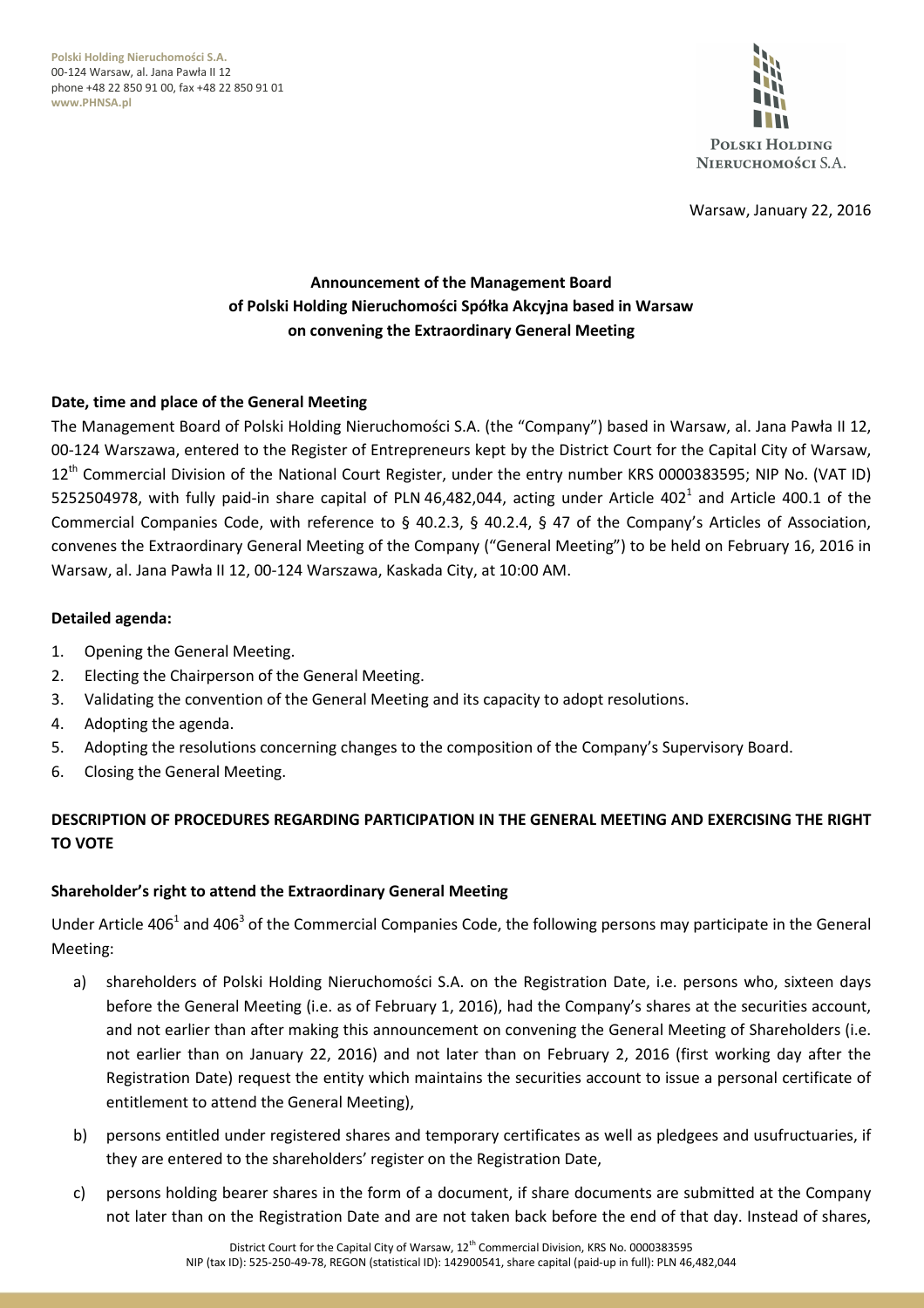one may submit a certificate issued to confirm the deposition of shares at a notary, at a bank or an investment company with a registered office or branch in the European Union or a country which is a party to the agreement on the European Economic Area. The certificate should feature the numbers of share documents and state that share documents will not be issued before the end of the Registration Date,

- d) persons holding a personal certificate of entitlement to attend the General Meeting, issued by the entity which maintains the securities account at the request of the person entitled under dematerialized bearer shares of the Company, submitted in the period from the announcement on convening the General Meeting, i.e. January 22, 2016, to the first working day following the Registration Date, i.e. February 2, 2016, and
- e) representatives of shareholders specified in item a) above, who properly document their authorization to act on behalf of a shareholder.

The list of persons entitled to attend the General Meeting under bearer shares is determined by the Company based on a list made by the entity which maintains the depository of securities under the Financial Instrument Trading Act. The entity which maintains the depository of securities prepares the list based on lists submitted not later than twelve days before the General Meeting by authorized entities in accordance with the Financial Instrument Trading Act of July 29, 2005. Certificates of entitlement to attend the Company's General Meeting are the basis for preparing lists submitted to the entity which maintains the depository of securities.

The list of shareholders entitled to attend the General Meeting will be available at the Company's office at Kaskada City, al. Jana Pawła II 12, 00-124 Warsaw (5th floor at the Company's reception), from 9 AM to 3 PM, three working days before the General Meeting, i.e. from February 12 to February 16, 2016.

A Company's shareholder may request the Company to send him/her the list of shareholders entitled to attend the General Meeting by sending an e-mail to wza@phnsa.pl free of charge, specifying the e-mail address to which the list is to be sent. The shareholder making such request must prove that he/she is a shareholder by submitting a registered deposit certificate as of the day of making the above request if he/she is not on the list of shareholders entitled to attend the General Meeting. The request should be made in writing and signed by the shareholder or persons representing the shareholder, and in the case of:

- a) shareholders who are individuals one should attach the shareholder's ID document,
- b) shareholders who are incorporated entities or partnerships one should confirm the authorization to act on behalf of this entity by attaching the current extract from the National Court Register or another register,
- c) making a request through an attorney one should attach the power of attorney authorizing its holder to make such request, signed by the shareholder, an ID document of the person signing the request, and in the case of attorney other than an individual – extract from the relevant register, confirming the signing person's authorization to act on behalf of the attorney.

The date of the request's arrival in the Company's e-mail system shall be deemed as the day of making the request. Persons authorized to attend the General Meeting are asked to register and collect the ballot/voting device in front of the session room half an hour before the start of the session.

## **Shareholder's right to request putting specific matters on the agenda of the General Meeting**

Under Article 401.1 of the Commercial Companies Code, a shareholder or shareholders who represent at least one twentieth of the Company's share capital, may request putting specific matters on the agenda of the General Meeting. A shareholder's or shareholders' request shall be submitted to the Company's Management Board not later than twenty-one days before the specified date of the General Meeting, i.e. not later than on February 27, 2016. The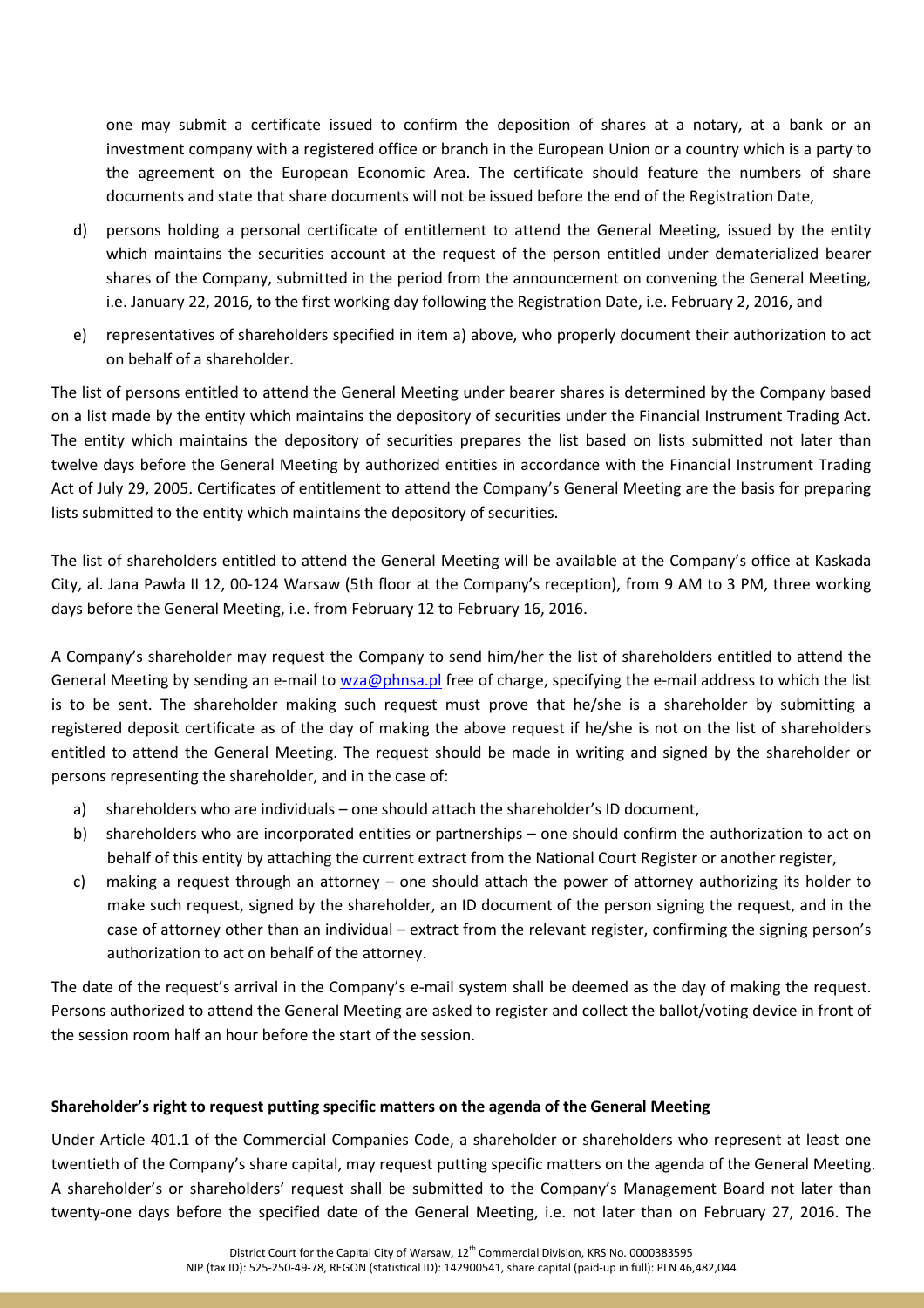request should contain a justification or a draft resolution regarding the proposed item of the agenda. A shareholder or shareholders requesting putting specific matters on the agenda must present a certificate issued by a relevant entity (registered deposit certificate) issued for the day of submitting the request, for the purposes of identifying them as the Company's shareholders and confirming the portion of share capital held by the shareholder or shareholders required to submit the above request (in the form of hardcopy/scan). Additionally, in the case of shareholder or shareholders who are incorporated entities or unincorporated entities whose representation requires submitting relevant documents in accordance with the principles of their representation, it is required to attach the relevant original documents or their copies. The obligation to attach the documents mentioned above applies both to request in writing and in the electronic form, in the respective form (hardcopy document or its copy or scan and conversion to PDF). A request may be submitted in writing, including the necessary attachments, with confirmation of receipt at the Company's office at: Kaskada City, al. Jana Pawła II 12, 00-124 Warsaw (5th floor at the Company's reception), or sent by e-mail to wza@phnsa.pl. The date of submitting the above request shall be the date of its receipt by the Company, and in the case of e-mail – the date of arrival of the request in the Company's e-mail system. The Company may take relevant measures in order to identify the shareholder(s) and check the validity of the submitted documents. The Management Board shall immediately, but not later than eighteen days before the specified date of the General Meeting, i.e. until January 30, 2016, announce changes to the agenda introduced at the request of a shareholder or shareholders. The new agenda will be announced in the same way as convening the General Meeting.

# **Shareholder's right to submit draft resolutions regarding matters introduced to the agenda of the General Meeting or matters which may be introduced to the agenda before the General Meeting**

A shareholder or shareholders who represent at least one twentieth of share capital may, before the date of the General Meeting, present the Company with draft resolutions regarding matters introduced to the agenda of the General Meeting or matters which are to be introduced to the agenda. The above draft resolutions must be submitted to the Company in writing or electronically not later than 24 hours before the General Meeting due to the necessity of announcing them by the Company at its website. A shareholder or shareholders who submit their draft resolutions regarding matters introduced to the agenda of the General Meeting or matters which are to be introduced to the agenda before the General Meeting must attach the certificate issued by a relevant entity (deposit certificate) as of the date of submitting the request, for the purposes of identifying them as the Company's shareholders and confirming the portion of share capital held by the shareholder or shareholders required to submit the above request (hardcopy/scan). Additionally, in the case of shareholder or shareholders who are incorporated entities or unincorporated entities whose representation requires submitting relevant documents in accordance with the principles of their representation, it is required to attach the relevant original documents or their copies. The obligation to attach the documents mentioned above applies both to request in writing and in the electronic form, in the respective form (hardcopy document or its copy or scan and conversion to PDF).

A request may be submitted in writing, including the necessary attachments, with confirmation of receipt at the Company's office at: Kaskada City, al. Jana Pawła II 12, 00-124 Warsaw (5th floor at the Company's reception), or sent by e-mail to wza@phnsa.pl.

The date of submitting the above request shall be the date of its receipt by the Company, and in the case of e-mail – the date of arrival of the request in the Company's e-mail system. The Company may take relevant measures in order to identify the shareholder(s) and check the validity of the submitted documents. The Company immediately announces the above draft resolutions on its website.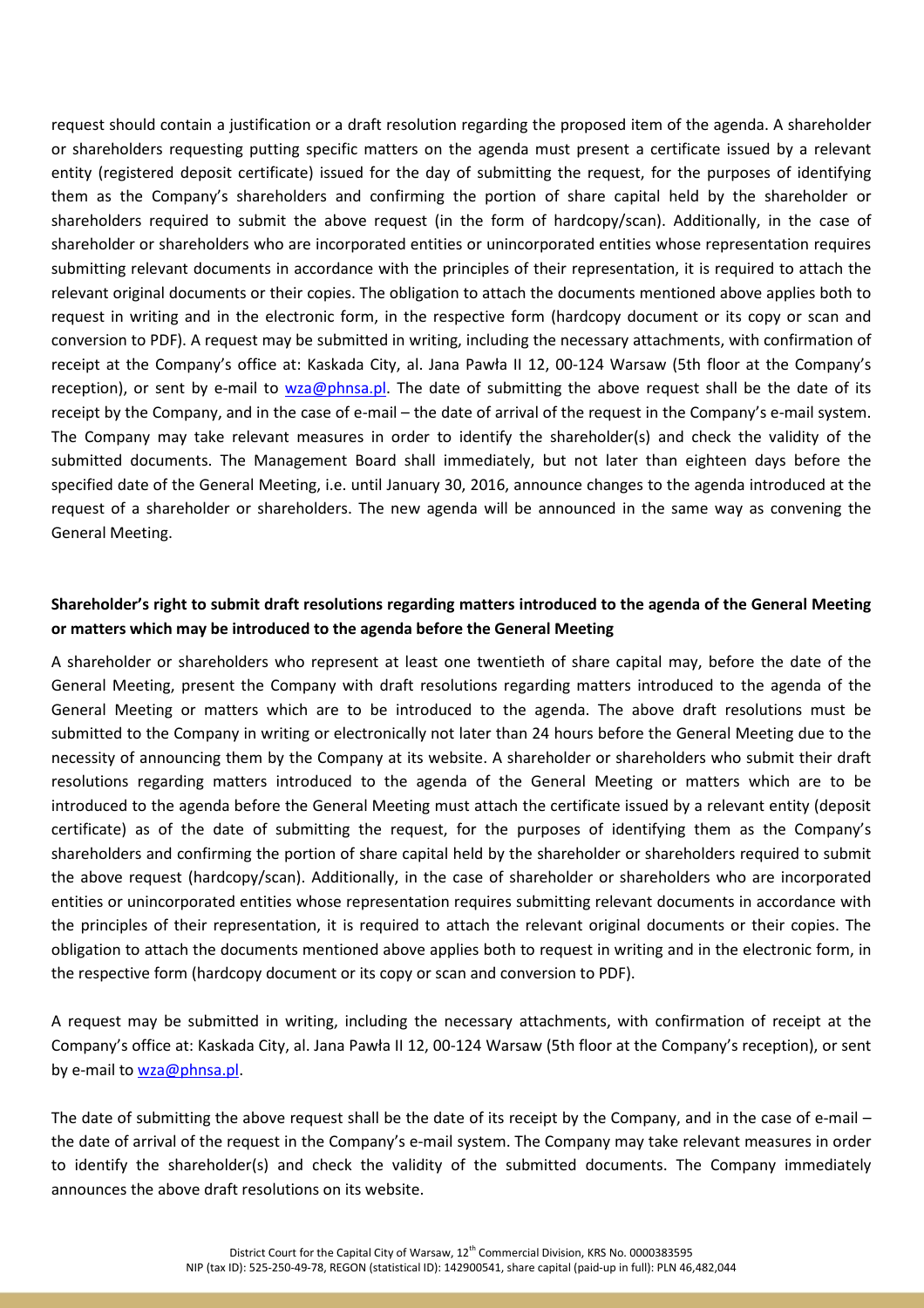# **Shareholder's right to submit draft resolutions regarding matters introduced to the agenda during the General Meeting**

During the General Meeting, each shareholder may submit draft resolutions regarding matters introduced to the agenda.

## **The manner of exercising the right to vote by attorney**

A shareholder who is an individual may attend the General Meeting and exercise the right to vote in person or by attorney. A shareholder who is not an individual may attend the General Meeting and exercise the right to vote through a person authorized to make statements of will on its behalf or by attorney. A power of attorney should be granted in writing or in an electronic form.

If the shareholder granted the power of attorney in writing, the attorney should, when preparing the attendance list, present the copy of a power of attorney including documents which confirm the authorization to represent the shareholder (while showing the original documents at the same time), and present the attorney's ID document. Shareholders notify the Company about granting a power of attorney by sending a power of attorney document signed by persons authorized to represent the shareholder (the shareholder himself/herself) including other documents specified below, which confirm the right to represent the shareholder, to wza@phnsa.pl.

A power of attorney granted electronically does not require a safe electronic signature verified through a valid qualified certificate. **A power of attorney template is available at the Company's website at www.phnsa.pl, under the Investor Relations (General Meetings) tab.** 

The information on granting the power of attorney should include accurate data of the attorney and principal (name, address, phone number and e-mail address of both persons). It should also include the scope of power of attorney, i.e. indicate the number of shares under which the right to vote will be exercised, and the date and name of the general meeting at which the rights will be exercised.

The Company may take relevant measures in order to identify the shareholder and attorney to verify the validity of a power of attorney granted electronically. Such verification may consist, without limitation, in asking the shareholder or attorney a question by phone or e-mail in order to confirm the fact of granting the power of attorney and its scope. The Company makes a reservation that in such case, a failure to answer questions asked during verification shall be considered as lack of possibility to verify the fact of granting the power of attorney, and shall serve as a basis for denying the attorney attendance at the General Meeting.

In order to prove the information included in the notification, one should attach the scan of personal certificate of the shareholder's entitlement to attend the General Meeting, issued by the entity which maintains the securities account. For the purposes of identifying the shareholder who grants the power of attorney, the notification of granting the power of attorney in an electronic form should have the following attachments:

- a) in the case of shareholder who is an individual copy of ID, passport or other official ID document of the shareholder; or
- b) in the case of shareholder who is not an individual copy of extract from the relevant register, or another document confirming the individual's/individuals' authorization to represent the shareholder at the General Meeting.

In the case of doubts related to the validity of copies of the above-specified documents, the Company reserves the right to request the attorney to present the following documents when preparing the attendance list: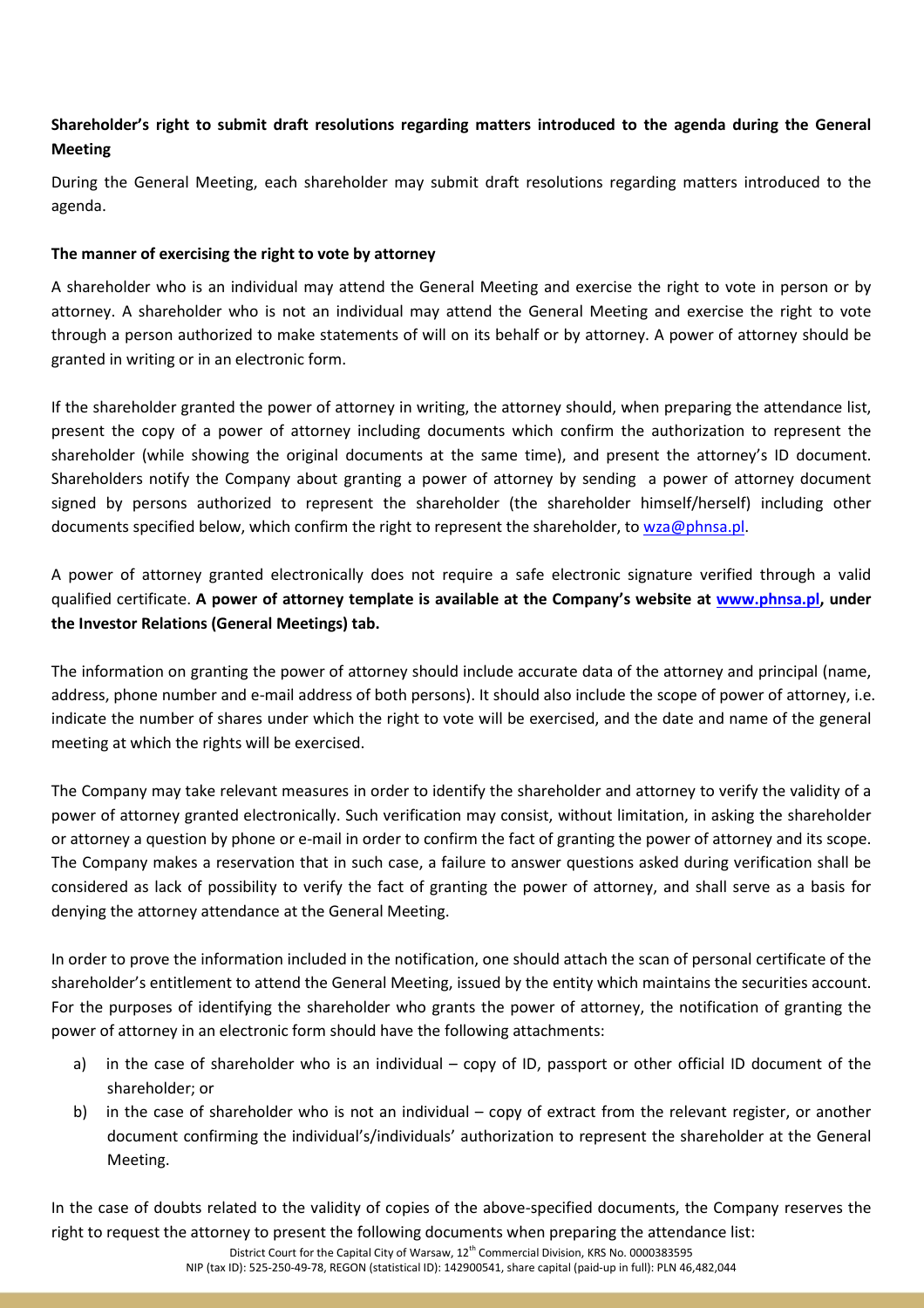- a) in the case of shareholder who is an individual a copy of the ID, passport or other official ID document of the shareholder, certified as true to the original by a notary or other entity authorized to certify documents as true to the original; or
- b) in the case of shareholder who is not an individual an original or copy certified as true to the original by a notary or other entity authorized to certify documents as true to the original, of the extract from the relevant register or another document confirming the individual's/individuals' authorization to represent the shareholder at the General Meeting.

For the purpose of identifying the attorney, the Company reserves the right to request the following documents from the attorney when preparing the attendance list:

- a) in the case of attorney who is an individual copy of ID, passport or other official ID document of the attorney; or
- b) in the case of attorney who is not an individual an original or copy certified as true to the original by a notary or other entity authorized to certify documents as true to the original, of the extract from the relevant register or another document confirming the individual's/individuals' authorization to represent the shareholder at the General Meeting.

Notification about granting or revoking the power of attorney in the electronic form must be made not later than 24 hours before the General Meeting due to the need to perform verification. Members of the Company's Management Board and Company's employees may serve as shareholders' attorneys at the General Meeting. If the function of attorney at the General Meeting is exercised by a Member of the Management Board, Member of the Supervisory Board, liquidator, the Company's employee or member of the governing bodies or employee of the Company's subsidiary company or cooperative, the power of attorney may authorize its holder to representation only on the single specified General Meeting. The attorney shall reveal to the shareholder any circumstances which point to the actual or potential conflict of interest, and shall vote according to the shareholder's instructions. The attorney may not grant further powers of attorney.

# **The form specified in Article 402<sup>3</sup> .1.5 of the Commercial Companies Code, enabling exercising the right to vote through an attorney, is available at the Company's website at www.phnsa.pl, under the Investors Relations (General Meetings) tab.**

Using this form is not obligatory. The Company also informs that if a shareholder grants a power of attorney including a voting instruction, the Company will not check if the attorney votes in accordance with the received instructions. Therefore, the voting instruction should be provided only to the respective attorney. If votes at the General Meeting are counted with the use of electronic counting devices, the form enabling exercising the right to vote by an attorney serves only as the attorney's instruction.

## **Information about alternative forms of attending the General Meeting and exercising the right to vote**

The Company does not provide for the possibility of attending the General Meeting with the use of electronic communication means and expressing opinions and exercising the right to vote by letter or with the use of electronic communication means.

## **Day of registering attendance at the General Meeting**

The day of registering attendance at the General Meeting is February 1, 2016 **("Registration Date")**.